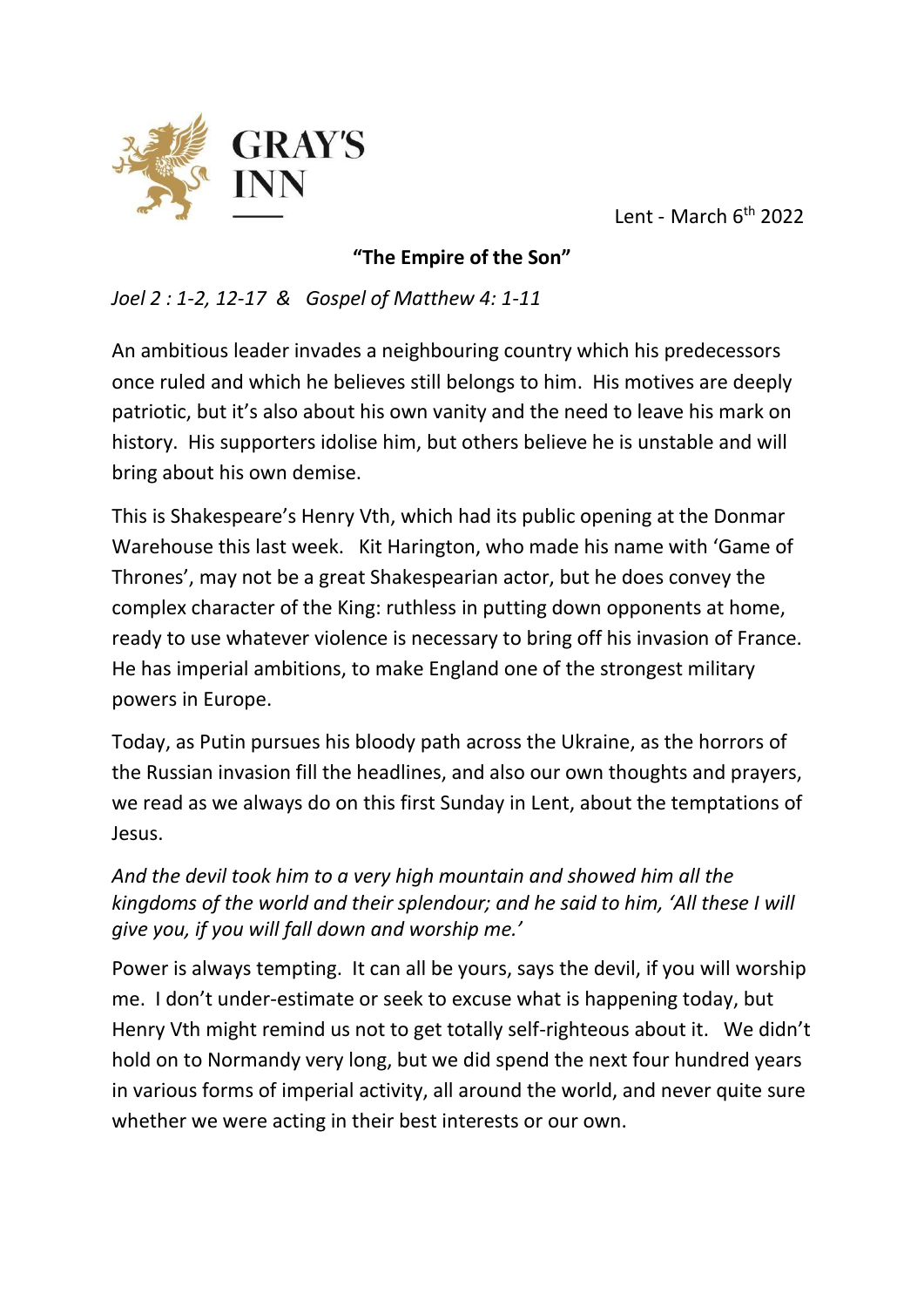More recently we've had no qualms about selling armaments to nations which have used them to invade other people's territory. And only now are we facing up to the City of London's complicity in financial irregularity and moneylaundering, not just from Eastern Europe but from corrupt elites throughout the Developing World, out of which, let's be honest, the Employed Bar has done very well. We have preferred weak regulation, poor supervision and 'turning a blind eye'. We have avoided the Nuremberg question : it may be legal, but is it right ? We foolishly thought that empires were no longer created by military might but were simply the economic structures and financial systems which we can exploit to our own advantage and not ask too many questions. But now military power is threatening even that.

Why do people want to build their own empires ? The other two temptations may help answer that.

*The devil took him to the holy city and placed him on the pinnacle of the temple, saying to him, 'If you are the Son of God, throw yourself down; for it is written, "He will command his angels concerning you", and "On their hands they will bear you up, so that you will not dash your foot against a stone."*

People like a quick fix, easy answers, comfortable solutions. The devil clearly believes that you can con most of the people most of the time. Give them what they want, don't encourage them to stand back and ask 'is this true ?', 'is this right ?'. The devil says to Jesus, forget all that stuff about 'taking up your Cross' , just go with the flow, give 'em what they want, and what they want will keep you safe as well.

Putin's appeal to the Russian people is pretty much the same. As in Henry Vth they are to be 'a happy few', a 'band of brothers', defending their sceptred isle. He justifies his actions on the grounds of nationalism, correcting historial wrongs, and, I am ashamed to say, religion. And here, again, we must come clean, for the leaders of the Russian Orthodox Church are amongst Putin's supporters and apologists.

The reason is not difficult to see. Some time ago, during the Soviet period, I was partly responsible for relationships between the churches here in Britain and Ireland and the churches in Russia. At the time most of their buildings had been closed, and only those bishops and monks who supported the Communist regime were allowed to operate publicly. My counterpart, an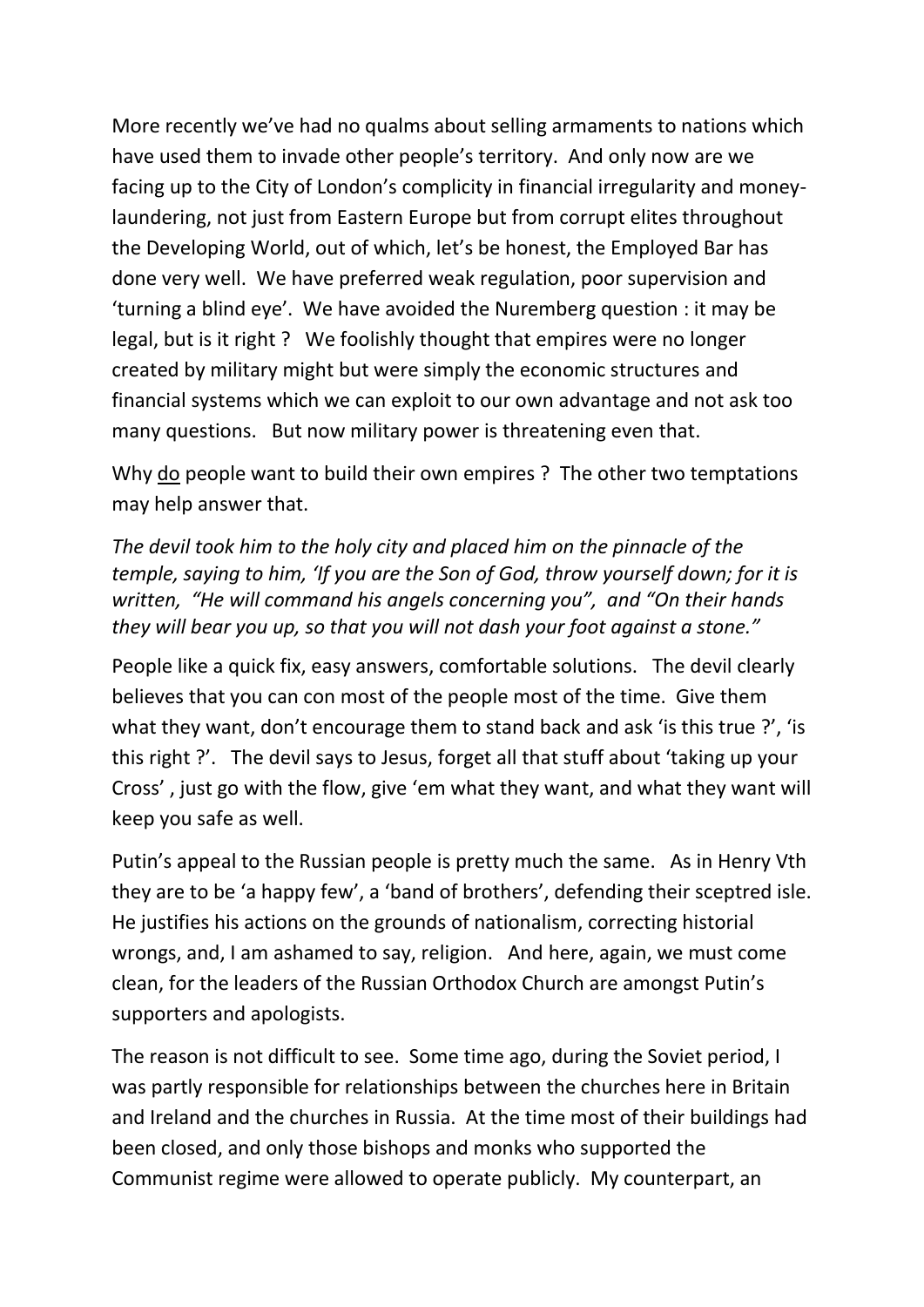Archimandrite who I stayed with in Zagorsk, just north of Moscow, was, I believe a committed Christian, but he was almost certainly also KGB.

Since then the Iron Curtain has came down, the Church has been restored to its old position and recovered its old power. It has happily gone along with Putin's appeal to nationalistic pride, but in so doing it has given way to this temptation to use religion to mask rather than promote the truth. At the same time, a few Russian Orthodox have come out this week to criticise Putin, and the Independent Orthidof Church of the Ukraine, which broke away a few years ago, has continued to speak out.

So we come, inevitably, to the third Temptation

*The tempter came and said to him, 'If you are the Son of God, command these stones to become loaves of bread.' But he answered, 'It is written, "One does not live by bread alone"*

During his ministry Jesus showed that bread was important, that meeting other people's physical needs is not some optional activity. He had compassion on the hungry crowd and fed them. But we do not live by bread alone. And so this temptation goes to the heart of it all: what does matter more than anything else? What is at the centre of your life?

Lent is always a time for self-examination. We will do that at a more personal level when we meet again here on Palm Sunday, and before that with Richard Harries at our annual Words and Music evening. But today, as our hearts go out to the people of the Ukraine, that question has a greater signifcaance. What does matter more than anything else ? The answer is not aggressive nationalism, or any other pursuit of power, whether at Agincourt or in Moscow. Rather, it is about freedom, the right of people to live in peace, economic justice as well as the rule of law, relationships between nations based on respect and equal rights.

The story of the Temptations of Jesus, and his rejection of them, stands in judgement on our world:

in judgement on Vladimir Putin, and his totally unjustified war ;

in judgement on all those who seek power over others ;

in judgement on those who use religion to justify it ;

in judgement on those who deny to others what we all need to live and thrive.